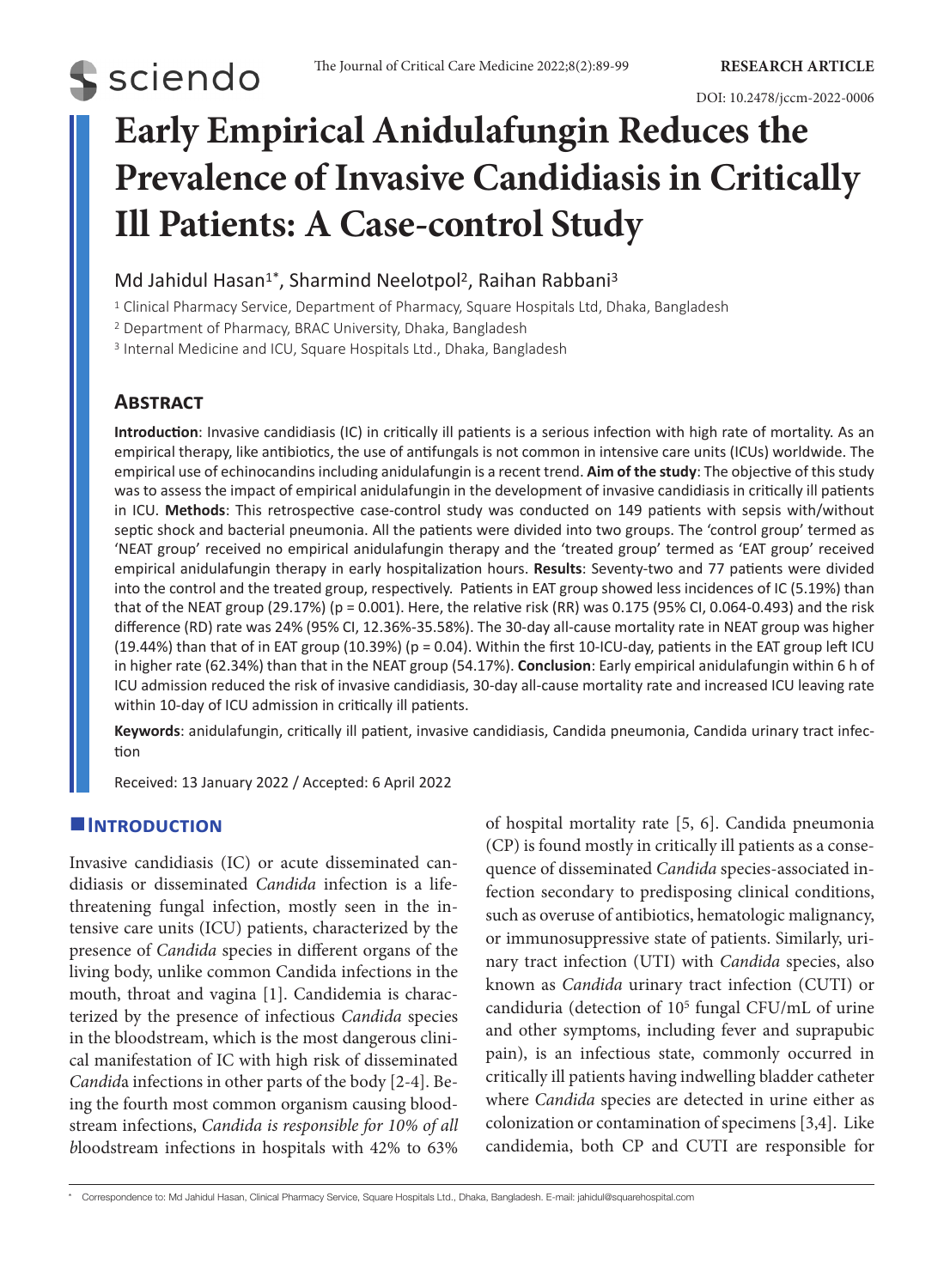**90 •** The Journal of Critical Care Medicine 2022;8(2) Available online at: www.jccm.ro

high rate of mortality and morbidity in ICU patients [1, 5, 6]. The candidemia, CP and CUTI are the most prevalent forms of fungal infection found among ICU patients, worldwide. This emergence of IC and candiduria in the critically ill patients with worrisome rate of hospital mortality, extended hospital length-of-stay and increased treatment cost is an alarm for the global human health.<sup>1,2,5</sup> The violence of IC, lack of appropriate diagnostic facilities and often limitation of proper hospital IC management guidelines enhances the mortality rate in critical care areas [7-9]. Though critical areas are considered as the most privileged area for experiencing IC [1] but a recent 10-year long survey found the prevalence rate of IC in non-contaminated hospital samples was around 28% [8].

Evidence of empirical antifungal therapy in critically ill patients is limited and few conclusive studies do not strongly support this issue [5, 7, 10]. Over the last few decades, researchers found reduced rate of hospital mortality with adequate empirical antibacterial therapies. Few studies were conducted successfully to evaluate the outcomes of early initiating antifungal therapies in critically ill patients [11-14]. Some studies illustrated that early appropriate antifungal therapies reduce the rate of mortality with improved clinical outcomes in critically ill patients [1, 13, 14]. Some experts gave importance on the use of appropriate antifungal therapies empirically in high-risk critically ill patients [13, 15, 16].

Reduced fluconazole susceptibility in the non-*albicans* isolates in multiple studies has switched the interest of clinicians from azoles to echinocandins and amphotericin B lipid formulations in the context of first-line antifungal therapy mostly, for the critically ill patients [17-20]. Nowadays, preemptively, echinocandins are considered as the first drug of choice in most of the hospital-based IC guidelines in ICU [8]. Echinocandin antifungals were discovered in 1970s. As the first echinocandin, anidulafungin, a semisynthetic product of echinocandin B, was approved by the Food and Drug Administration (FDA) of the United States (US) in 2006 [21]. However, very limited clinical evidences on patient outcomes with empirical therapies in critically ill patients to date have highlighted the necessity of large control trials to address this issue clearly [5, 11, 20, 22]. The aim of this study was to evaluate the impact of early empirical therapy in the development of invasive candidiasis, length of ICU stay, and 30-day all-cause mortality in critically ill patients admitted in ICU with sepsis with or without septic shock and bacterial pneumonia.

#### **METHODS**

#### **Study design, participants and data collection**

This retrospective case-control study was conducted in a tertiary level private hospital in Bangladesh. All the critically ill patients with the diagnosis of sepsis with or without septic shock and bacterial pneumonia admitted in the ICU of the hospital from July 2019 to December 2020 were included in the study. Clinical, therapeutic, demographic and microbiological histories of these patients were collected from that electronic database of the hospital. All the patients in the study had sepsis and confirmed bacterial pneumonia during their admission in the ICU, and septic shock was found in some patients and that was managed with proper medications within 24 h to 72 h of admission. Patients developed community-acquired bacterial pneumonia during their stay at home and this respiratory tract infection was considered as the primary source of sepsis. All the critically ill patients of the study received high-dose corticosteroids and broad spectrum antibiotics for the management of sepsis and bacterial pneumonia for at least two weeks, and the development of the secondary fungal infections in the patients may be due to the use of these drugs or for their compromised immune system. Only the first episodes of culture-proven invasive *Candida* species-associated infections were considered for this study. Here, infections with invasive *Candida* species were attributed as the isolation of *Candida* species from blood, tracheal aspirates/bronchoalveolar lavage and urine. Anidulafungin is a costly drug and was included in the ICU treatment protocol of the hospital. Anidulafungin was empirically given to patients who agreed to receive and provided written consent. The study segregated all the patients with sepsis with/without septic shock and bacterial pneumonia on the basis of receiving anidulafungin empirically or not. All the Patients in the treated group of the study received antidulafungin (ERAXIS™ (anidulafungin),100 mg lyophilized powder for injection, Pfizer Inc., United States) (200 mg×1 as loading dose; then 100 mg/day intravenously for 14 days; intravenous administration technique: 100 mg of anidulafungin mixed with 130 mL of normal saline and infused over 90 min; 200 mg of anidulafungin mixed with 260 mL of normal saline and infused over 180 min) empirically within 6 h of ICU admission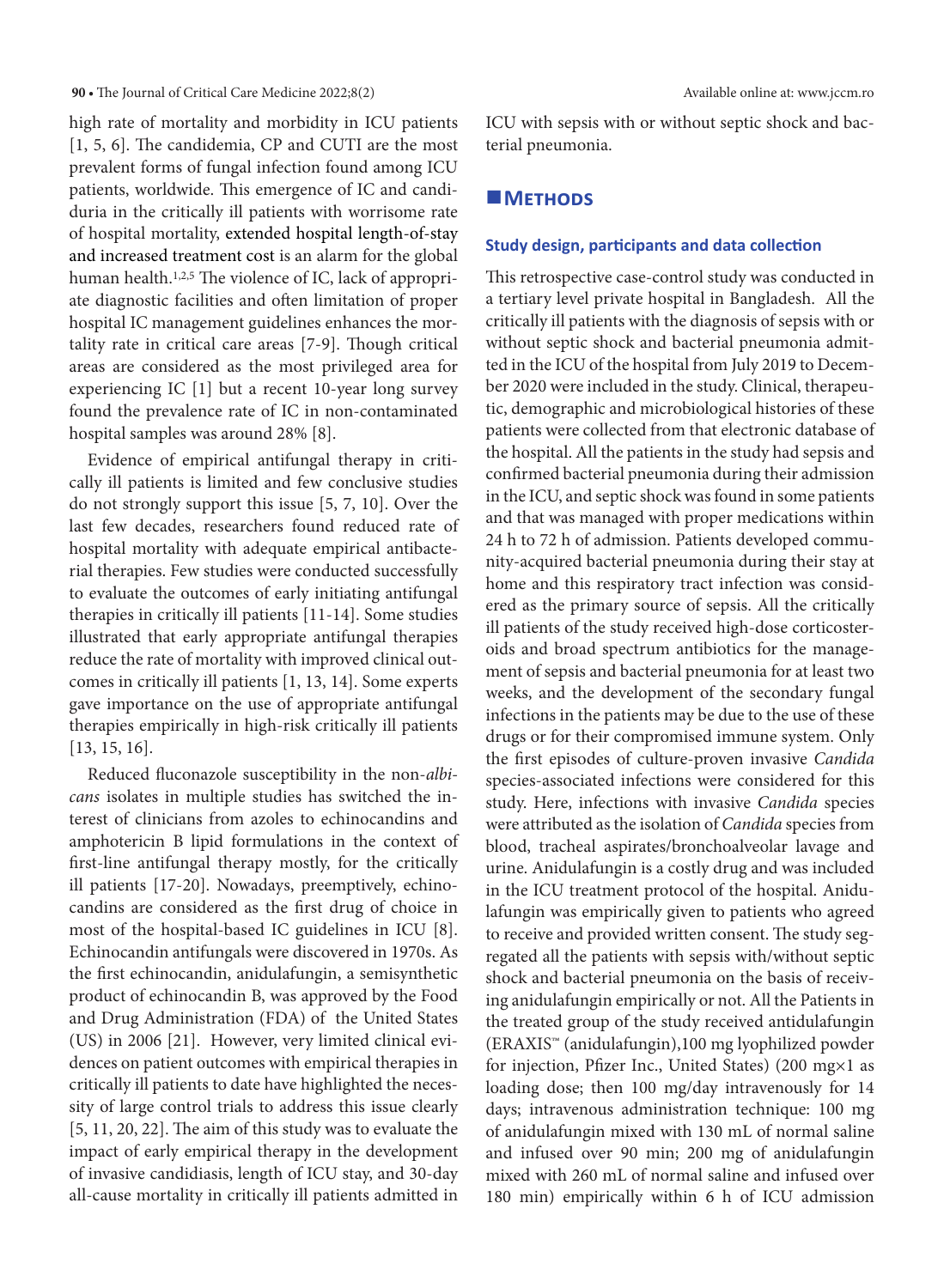and considered in "Empirical Anidulafungin Therapy (EAT) group". On the other hand, patients in the control group did not receive any empirical anidulafungin and considered in "No Empirical Antifungal Therapy (NEAT) group". Patients of the NEAT group received only anidulafungin for the treatment of confirmed fungal infections after getting the confirmation of the presence of *Candida* species in the first microbiological culture report. The EAT group (treated) was compared with the NEAT group (control) in terms of all clinical outcomes and ICU leaving rate within 10-ICU-day. As per the ICU-protocol, repeat microbiological tests were collected in every 6 days interval.

#### **Diagnostic method**

For the detection of *Candida* species (broadly identified as *Candida albicans*, or non-*albicans*) in biological samples (blood, tracheal aspirates or bronchoalveolar lavage, and urine) of study patients, specimens were sent to hospital microbiology laboratory after evaluating the patents for suspected fungal infection as per the hospital standard ICU protocol. Primarily, the sabouraud dextrose agar medium was used for the growth of fungi including *Candida albicans*, and non-*albicans.* Secondly, the susceptibility testing of isolated *Candida* species was confirmed by using an automated microbroth dilution system, the BD Phoenix™ M50 (BD Life Sciences: Diagnostics, USA.). Based on microbiological reports, other underlying risk factors in critically ill patients (as per the ICU treatment protocol) were considered.

#### **Patient inclusion and exclusion criteria**

Sample inclusion criteria:

- Patients with confirmed sepsis with or without septic shock and bacterial pneumonia confirmed by radiological examination (chest X-ray)
- • Diabetes mellitus and /or hypertension as common comorbidity
- Patients received no antifungal therapy within the last 21 days of ICU admission
- No history of fungal infection within the last 3 months of ICU admission
- • Received anidulafungin empirically within the first 6 h of ICU-admission (for the patients of EAT group); and received no empirical antifungal therapy (for the patients of NEAT group)

Sample exclusion criteria:

• Patients with the history of severe hepatic impairment, chronic kidney disease or end stage renal disease, any kind of elective surgery within 3 weeks of ICU admission

- • History of malignancy, severe obesity, and pregnancy
- History of any hospitalization within the last 3 weeks of ICU admission in the hospital
- • Death or discharged from ICU against medical advice without completing the 14-day of anidulafungin therapy

#### **Statistical analysis and ethical approval**

Data were analyzed with SPSS version 22.0 statistical software (SPSS, Chicago, IL, USA). All tests were two-sided. Pearson's chi-square test was performed for comparing the categorical variables. Student's t-test was used for comparing continuous variables. Values were expressed in mean±SD (standard deviation) with 95% confidence intervals (CI). A multivariable log-binomial model was used to estimate the relative risk (RR) of odds between the groups (case and control). To analyze overall survival in the groups (EAT vs NEAT group) we plotted Kaplan-Meier curves. A *p* value <0.05 was considered as statistically significant. The research related to human use has been complied with all the relevant national regulations, institutional policies, and in accordance with the tenets of the Declaration of Helsinki, and has been approved by the Research Ethics Committee, Square Hospitals Ltd, Dhaka, Bangladesh (REC/SHL-OR-110319) on March 26, 2019. Written consent was taken from all participants in this study.

#### **Results**

Following the inclusion and exclusion criteria strictly, total 149 (N) patients were selected for the study, where 77 and 72 patients were considered for EAT group (as case samples) and NEAT group (as control samples), respectively. All the patients of this study were South Asian population. The mean $(\pm SD)$  age of EAT and NEAT group patients were 60.4 ( $\pm$  17.5) and 61.3 ( $\pm$ 17.6), respectively (*p*<0.05), and in both the groups, number of male patient was higher than female patients (male/female: 41/36 and 40/32 in NEAT and NEAT group, respectively) (Table 1). Comorbidities in all patients of the study are descriptively mentioned in Table 1. In terms of infection markers in blood, in addition to white blood cell (WBC) count, C-reactive protein (CRP) and procalcitonin levels were per-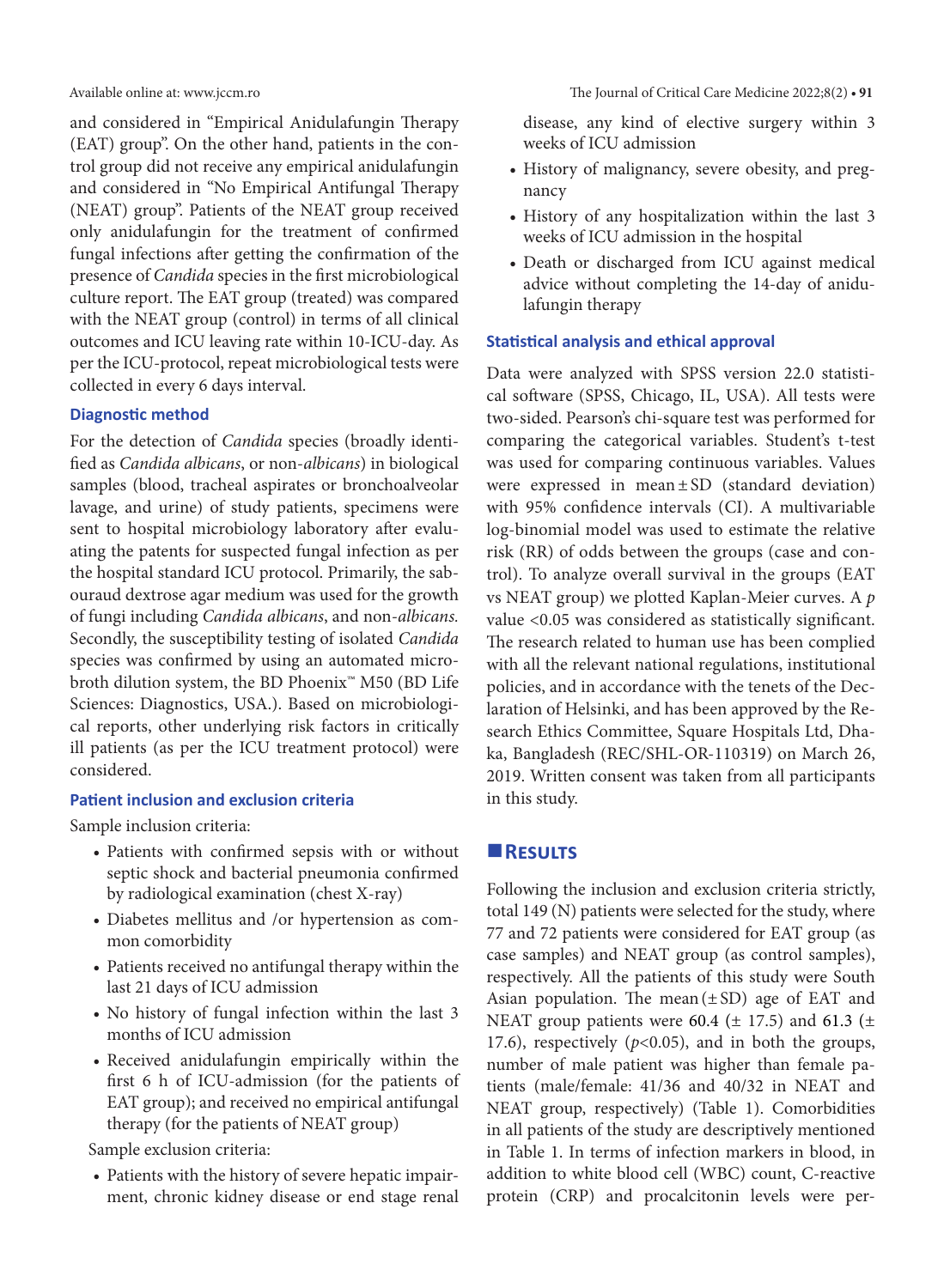#### **Table 1. Demographic, information, comorbidities, laboratory test results during admission in patients received empirical anidulafungin or no empirical antifungal therapy**

|                                                | Variables ( $N = 149$ )     |                                 |                        |  |
|------------------------------------------------|-----------------------------|---------------------------------|------------------------|--|
| <b>Characteristics</b>                         | EAT group (Case) $(n = 77)$ | NEAT group (Control) $(n = 72)$ | P value                |  |
| Age (year)                                     |                             |                                 |                        |  |
| $Mean \pm SD$                                  | $60.4 \pm 17.5$             | $61.3 \pm 17.6$                 |                        |  |
| Range (min-max)                                | $20 - 85$                   | $22 - 90$                       | 0.762                  |  |
| Gender                                         |                             |                                 |                        |  |
| Male                                           | 41                          | 40                              |                        |  |
| Female                                         | 36                          | 32                              | 0.870                  |  |
| Comorbidities                                  |                             |                                 |                        |  |
| Diabetes, n (%)                                | 64 (83.11)                  | 59 (81.94)                      | 0.001                  |  |
| Hypertension, n (%)                            | 68 (88.31)                  | 57 (79.16)                      | 0.001                  |  |
| CVD, n (%)                                     | 37 (48.05)                  | 40 (55.55)                      | 0.842                  |  |
| BA, n (%)                                      | 23 (29.87)                  | 26 (36.11)                      | 0.577                  |  |
| CKD, n (%)                                     | 25 (32.46)                  | 26(36.11)                       | 0.565                  |  |
| COPD, n (%)                                    | 14 (18.18)                  | 12 (16.66)                      | 0.784                  |  |
| CLD, n (%)                                     | 11 (14.28)                  | 8(11.11)                        | 0.685                  |  |
| PUD, n (%)                                     | 9(11.68)                    | 11(15.27)                       | 0.723                  |  |
| Arthritis, n (%)                               | 4(5.19)                     | 3(4.16)                         | 0.067                  |  |
| PD, n (%)                                      | 6(7.79)                     | 4(5.55)                         | 0.023                  |  |
| C-reactive protein (<10.0 mg/mL)               |                             |                                 |                        |  |
| $Mean \pm SD$                                  | $210.2 \pm 112.5$           | $221.9 \pm 105$                 | 0.515                  |  |
| Range (min-max)                                | 11.7-390.4                  | $30.4 - 388.4$                  |                        |  |
| Procalcitonin (<0.1 ng/mL)                     |                             |                                 |                        |  |
| $Mean \pm SD$                                  | $8 + 25.9$                  | $10.8 \pm 27.2$                 | 0.522                  |  |
| Range (min-max)                                | $0.02 - 114$                | $0.08 - 129$                    |                        |  |
| White blood cell (4-11 K/µL)                   |                             |                                 |                        |  |
| $Mean \pm SD$                                  | $18.3 \pm 4.7$              | $18.1 \pm 4.9$                  | 0.998                  |  |
| Range (min-max)                                | 12.4 - 32.6                 | $11.5 - 30.2$                   |                        |  |
| Serum creatinine (0.8-1.4 mg/dL)               |                             |                                 |                        |  |
| $Mean \pm SD$                                  | $1.7 \pm 0.6$               | $1.6 \pm 0.6$                   | 0.900                  |  |
| Range (min-max)                                | $0.6 - 3.3$                 | $0.7 - 2.9$                     |                        |  |
| SpO2 $(\%)$ , Mean $\pm$ SD                    | $92 \pm 2$                  | $91 \pm 3$                      | 0.586                  |  |
| Range (min-max)                                | 86-96                       | 87-98                           |                        |  |
| RSO, Mean ± SD                                 | $7 \pm 6$                   | 7±5                             | 0.644                  |  |
| Range (min-max)                                | $2 - 14$                    | $2 - 15$                        |                        |  |
| Respiratory rate, (breaths/min), Mean $\pm$ SD | $24 \pm 3$                  | $25 \pm 5$                      | 0.144                  |  |
| Range (min-max)                                | $19 - 31$                   | 17-29                           |                        |  |
| Heart rate (beat/min), Mean ± SD               | $98 \pm 14$                 | $98 \pm 9$                      | 0.062                  |  |
| Range (min-max)                                | 72-112                      | 72-109                          |                        |  |
| LDH $((U/L))$ , Mean $\pm$ SD                  | $432 \pm 189.4$             | $467 \pm 167.1$                 | 0.048                  |  |
| Range (min-max)                                | $389.4 - 526.7$             | $376.3 - 632.4$                 |                        |  |
| ALT (U/L), Mean ± SD                           | $67 \pm 36.6$               | $73 \pm 41.2$                   | 0.058                  |  |
| Range (min-max)                                | $59.8 - 88.3$               | $56.2 - 92.6$                   |                        |  |
| AST (U/L), Mean $\pm$ SD                       | $39 \pm 16.7$               | $36 \pm 19.3$                   | 0.264<br>$33.7 - 72.3$ |  |
| Range (min-max)                                | $32.4 - 59.7$               |                                 |                        |  |
| APACHE II Score (0-30)                         |                             |                                 |                        |  |
| $Mean \pm SD$                                  | $18.7 \pm 4.4$              | $17.2 \pm 4.4$                  | 0.005                  |  |
| Range (min-max)                                | $10 - 24$                   | $10 - 30$                       |                        |  |

SD = standard deviation; n = number; % = percentage; min = minimum; max = maximum; CVD = cardiovascular disease; BA = bronchial asthma; CKD = chronic kidney disease; COPD = chronic obstructive pulmonary disease; CLD = chronic liver disease; PUD = peptic ulcer disease; PD = parkinson's disease; SpO\_= oxygen saturation in blood; min = minute; RSO = requirement of supplemental oxygen; CRP =<br>C-reactive protein; mg per liter; dL = deciliter; ALT = alanine aminotransferase; AST = aspartate aminotransferase; APACHE **=** Acute physiology and chronic health evaluation.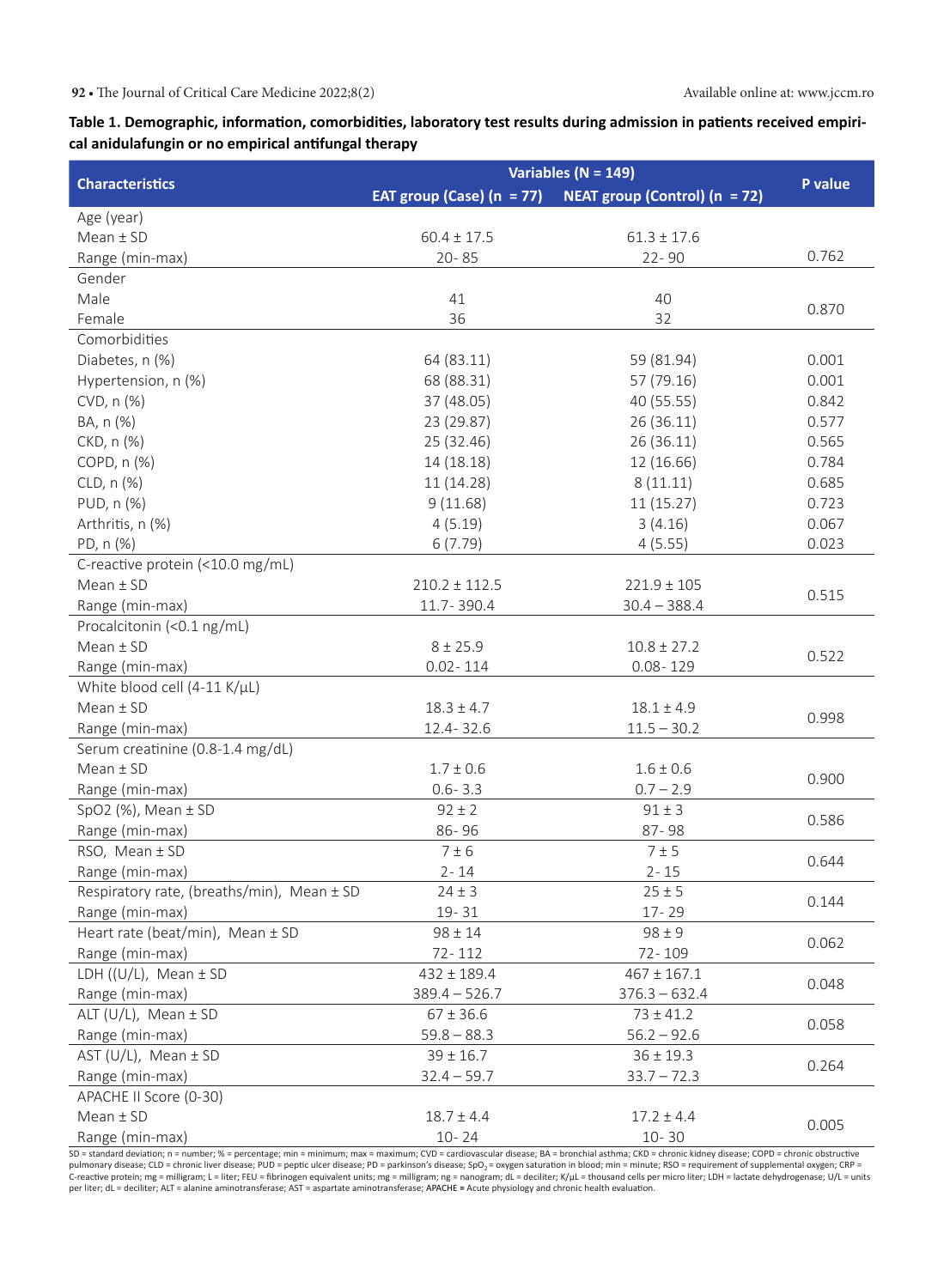formed in all sepsis patients of case and control group in early hours of ICU admission to clearly determine the presence and severity of sepsis. Table 1 showed that the mean  $(\pm SD)$  CRP levels in the patients of EAT and NEAT group were 210.2 ( $\pm$  112.5) and 221.9 ( $\pm$ 105), respectively and the *p* value was not significant. The mean $(\pm SD)$  procalcitonin levels in the patients of EAT and NEAT group were  $8$  ( $\pm$  25.9) and 10.8 ( $\pm$ 27.2), respectively with a  $p$  value  $>0.05$  (Table I). The mean  $(\pm SD)$  WBC count of the patients of case group  $(18.3 \ (\pm 4.7))$  was very close to the mean  $(\pm SD)$  WBC count of the patients of control group  $(18.1 \pm 4.9)$ ) which was statistically not significant (Table I). The serum creatinine level was determined in every patient of both the groups during admission to determine the kidney condition. The mean $(\pm SD)$  serum creatinine level in patients of EAT and NEAT group were 1.7  $(\pm 0.6)$  and 1.6 ( $\pm 0.6$ ), respectively (*p* value = 0.900). Markers for lung function, cardiac function, and liver function in all patients of the study at the time of admission in ICU are mentioned in Table 1. The Acute physiology and chronic health evaluation (APACHE) II Score was estimated for every newly ICU-admitted patients of both the groups to determine the severity of illness. In the EAT and NEAT group's patients, the estimated mean  $(\pm SD)$  APACHE II Score were 18.7 ( $\pm$ 4.4) and 17.2 ( $\pm$  4.4), respectively, which was statistically significant ( $p$  value = 0.005).

In the EAT group, after receiving anidulafungin empirically for 14 days,  $5.19\%$  (n = 4) of patients developed IC during their hospital stay where CP and CUTI was found in 3.8% (n = 3; *Candida albicans* in 1 patient and non-*albicans Candida* in 2 patients) and 1.2% (n = 1) of patients respectively. In contrast, 29.17% (n =21) of patients in NEAT group were experienced with IC during their hospital stay where CP was occurred in 22.2% of patients (n =16) (*Candida albicans* in 11 patients and non-*albicans Candida* in 5 patients); CUTI was detected in 4.1% of patients (n = 3) (*Candida albicans* in 2 patients and non-*albicans Candida* in 1 patient); and candidemia was found in 2.7% of patients (n = 2) (*Candida albicans* in 1 patient and non-*albicans Candida* in 1 patient). The rate of occurrence of IC with *Candida albicans and* non-*albicans Candida* in patients of NEAT group was more than 5-fold higher than that of the EAT group's patients (29.17% versus 5.19%, respectively;  $p$  value <0.05) (Table 2). In comparison to the EAT group, the relative risk of occurrence of IC in the patients of NEAT group was 0.175 (95% CI, 0.064- 0.493; *p* value <0.05) with a risk difference (RD) rate of 24% (95% CI, 12.36%-35.58%).

Considering all the causes of mortality during the first 30-day of hospital stay, higher mortality rate was observed in the patients of NEAT group (19.44%) than the patients of EAT group (10.39%), and that was statistically significant ( $p = 0.04$ ). Patients leaving ICU early indicates faster recovery from the critical illness such as sepsis with other comorbidities. Patients in the EAT group showed higher ICU leaving rate (62.34%, n =48) within the first 10-ICU-day than the patients of NEAT group (54.17%,  $n = 39$ ) (Figure 1). The The Kaplan-Meier 30-day survival curve was analyzed using groups (EAT vs NEAT group) and illustrated in Figure 2.

#### **Discussion**

In this study, patients (EAT group) received empirical anidulafungin therapy within 6 h of ICU admission developed significantly less invasive candidiasis (5.19%) during their ICU stay compared to patients

| <b>Group</b>             | IC* occurred during hospital-stay (%) |                     |                     | P value      | 30-day mortality rate (n) | P value |
|--------------------------|---------------------------------------|---------------------|---------------------|--------------|---------------------------|---------|
|                          | 4(5.19%)                              |                     |                     |              |                           |         |
| EAT group<br>$(n = 77)$  | Candida pneumonia                     | Candida UTI         |                     |              | 10.39 % (8)               |         |
|                          | 3(3.8)                                | 1(1.2)              |                     |              |                           |         |
|                          | $1$ (CA*); 2 (NAC)                    | $1(NAC*)$           |                     |              |                           |         |
|                          | 21 (29.17%)                           |                     |                     | < 0.001      |                           | 0.040   |
| NEAT group<br>$(n = 72)$ | Candida pneumonia                     | Candida UTI         | Candidemia          | 19.44 % (14) |                           |         |
|                          | 16(22.2)                              | 3(4.1)              | 2(2.7)              |              |                           |         |
|                          | 11 (CA); 5 (NAC)                      | $2$ (CA); $1$ (NAC) | $1$ (CA); $1$ (NAC) |              |                           |         |

**Table 2. Incidences of invasive candidiasis and mortality rate in patients**

IC\*: invasive candidiasis; CA\*: *Candida albicans*; NAC\*: non-*albicans Candida*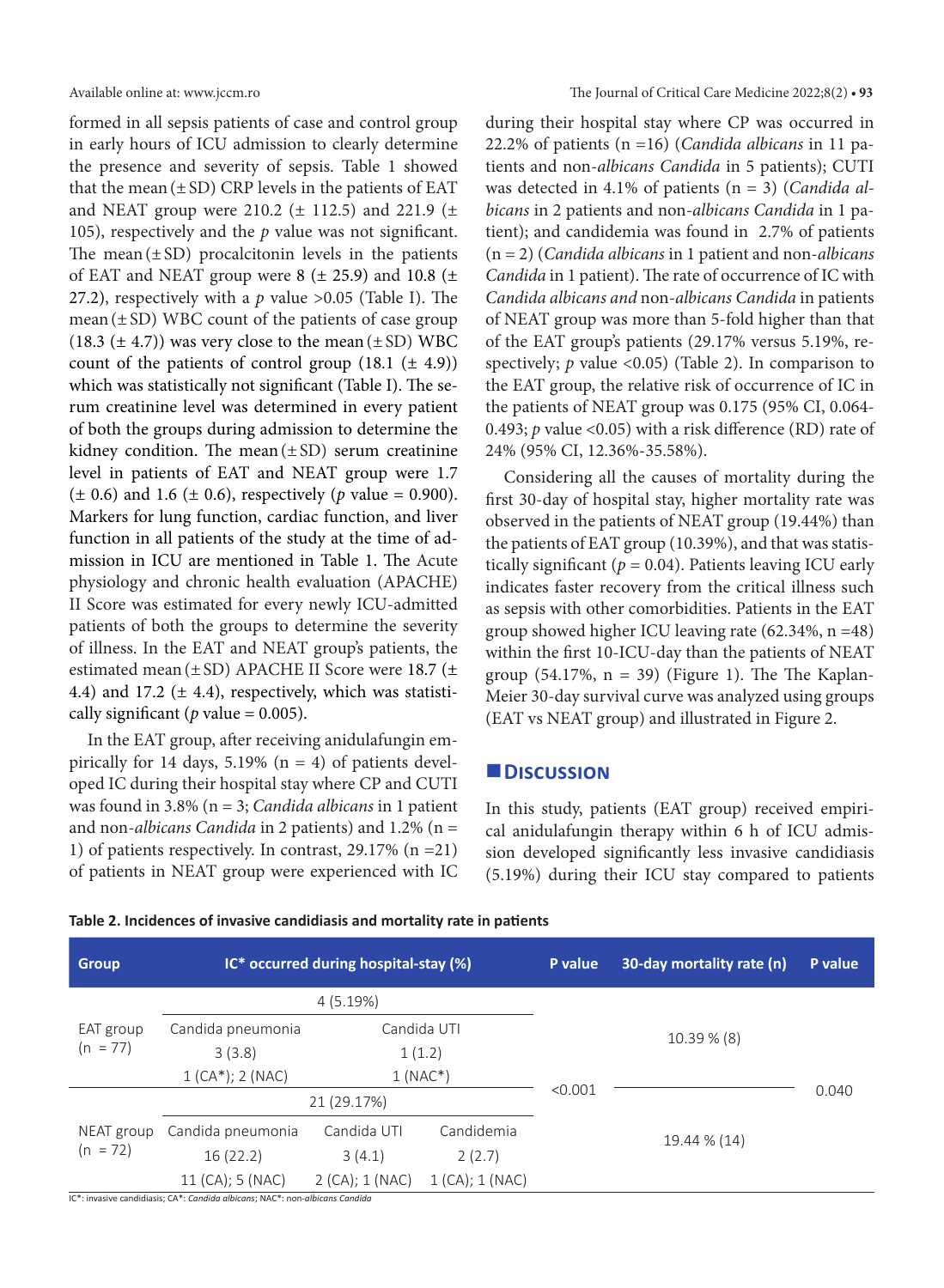Left ICU within the first 10-ICU-day  $\blacksquare$  Total patients in the group



**Fig. 1. ICU leaving rate within the first 10 day of ICU admission**

(NEAT group) received no empirical antifungal therapy (29.17%). The 30-day mortality rate was also less in EAT group's patients (10.39%) than that of NEAT group's patients (19.44%). Invasive candidiasis is always considered as a serious infection in the critically ill patients of ICU [23].IC caused by *Candida* species is



**Fig. 2. Kaplan-Meier survival curve for EAT group (received intravenous anidulafungin empirically) (blue line) and NEAT group (received no antifungal therapy empirically) (green line). Analysis run using groups (EAT vs. NEAT) as factor; death as event and time to death as time variable.**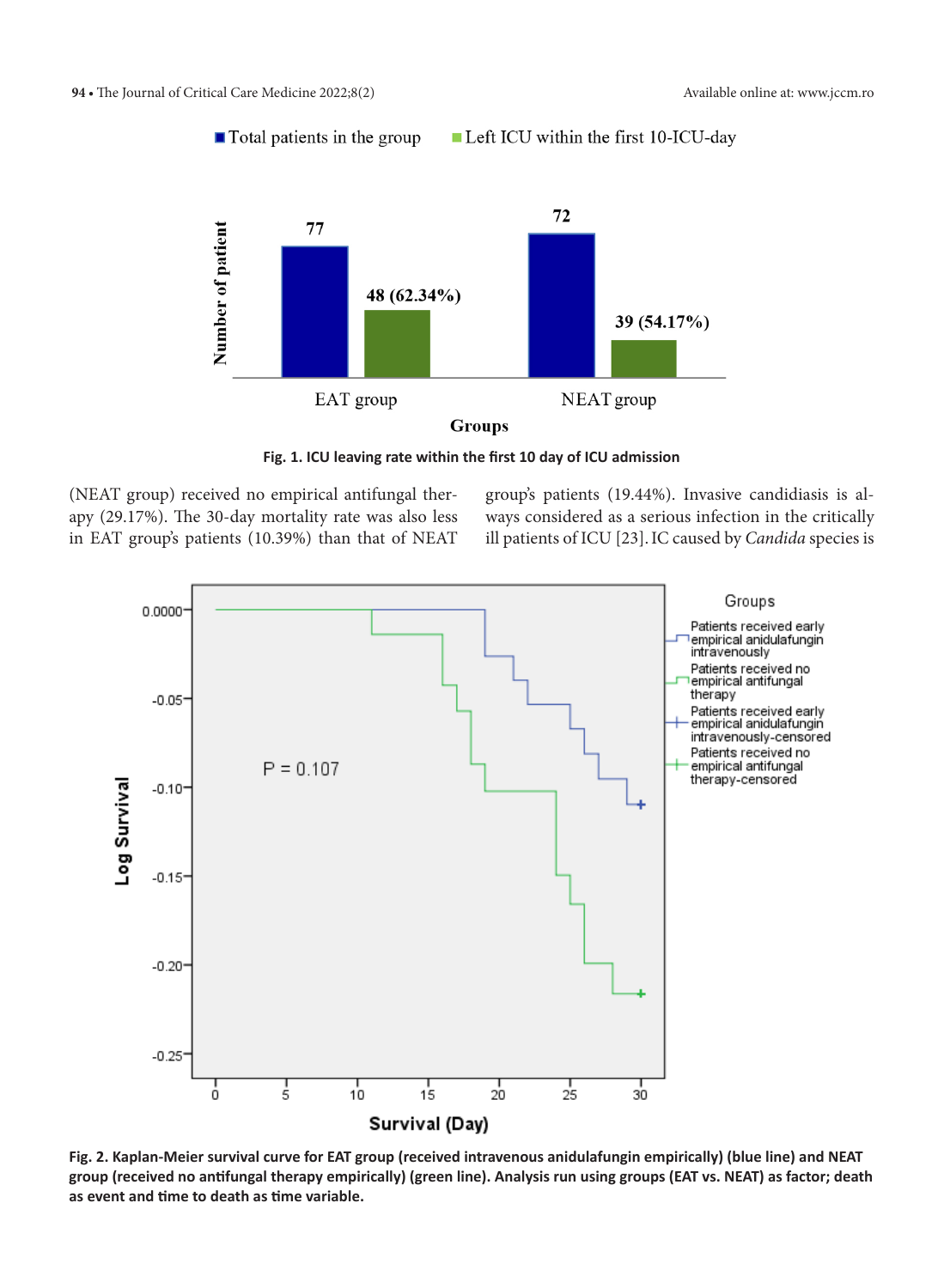most common in ICU [1] and accountable for 8-9% of all bloodstream infections in critically ill patients [24]. With the crude hospital mortality rate of 40-54%, globally IC is now a burning question in ICU patients to treat it, and associated bacterial infections make its diagnosis and treatment more complicated [25]. Conventional treatment protocols with azoles and amphotericin B to treat IC has raised the question of increasing mortality and morbidity rate in critically ill patients, and that is why, clinicians are now looking for more effective and efficient treatment options for preventing or treating IC in ICU [11, 23]. In this consequence, all the American and European experts have recommended incorporating empirical antifungal therapy in high-risk critically ill patients, however, a promising empirical antifungal drug for IC prevention is still a matter of debate [25, 26]. Over the last decade, few studies tried to establish echinocandins empirically in the prevention of IC in critically ill patients and found potential outcomes [7, 8, 13, 22]. In 2001, a surveillance report on 10-year laboratory repots of deep-seated mycoses in England and Wales showed that *Candida* species are the most common cause of IC among the critically ill patients and accountable for 70-90% of all invasive mycoses [27]. For several decades, amphotericin B deoxycholate was used as the standard therapy for invasive fungal infections, however, because of its poor tolerability and nephrotoxicity, it has lost its acceptance. In the late 1980s, first miconazole and ketoconazole, and after that fluconazole and itraconazole came as alternatives to amphotericin B deoxycholate in the clinical practices but, fluconazole became the most popular in IC prevention and treatment [28]. A study on Prospective Antifungal Therapy (PATH) Alliance database in North America found that candidemia was caused more by non-*Candida albicans* species rather than *C. albicans*, *Candida glabrata* and *Candida krusei, and these were less susceptible to fluconazole [29]. Another epidemiological study in Spain found that among the Candida species causing candidemia frequently, Candida albicans (45.6%) and Candida parapsilosis (33.1%) were the most common in adults [13].* Multiple randomized controlled trials (RCTs) tried to address the clinical outcomes of fluconazole in patients with complicated disease states [26]. A RCT study conducted from 1995 to 2000 on 270 adult patients with fever despite of administrating broad-spectrum antibiotics in 26 ICU patients in the United States. The study found no significant clinical outcomes with high-dose of fluconazole in comparison to placebo treatment [30]. Later on, another RCT study

compared caspofungin with placebo started empirically in 222 adult mechanically ventilated patients with nosocomial sepsis receiving antibiotic therapies, simultaneously. However, no significant difference observed between caspofungin and placebo therapy in reducing the rate of IC event [31]. Another RCT study was conducted to compare the outcomes between caspofungin and placebo intended to treat IC in high risk critically ill patients, however, interrupted prematurely in 2015 because of inadequate enrollment of patients in the study [26]. Timsit and colleagues [32] conducted EMPIRICUS trial (double blind placebo controlled trial) in 23 French ICU patients. All were mechanically ventilated non-immunocompromized adult patients with sepsis of unknown origin and having at least one extradigestive fungal colonization site. The study reported that empirical micafungin therapy significantly reduced fungal-free survival up to 28th day of ICU admission in comparison to the placebo therapy.

Anidulafungin, a novel broad‐spectrum antifungal, is a new member of echinocandins that has potential activity against *Candida* and *Aspergillus* species but, no activity against *C. neoformans* [33]*.* Nowadays, the increasing trend of resistance of *Candida* species to fluconazole and its dissatisfactory clinical outcomes with high mortality and morbidity rate discourages the clinicians to use fluconazole empirically in diagnosed or undiagnosed invasive fungal infections in critically ill patients. Therefore, the alternate option of using echinocandins including anidulafungin empirically is coming up strongly [34-37]. A quantitative review of randomized trials illustrated the superiority of echinocandins in comparison to fluconazole or amphotericin B as the first-line therapy in critically-ill patients [38]. A medical ICU-based prospective cohort study found that empirical echinocandins revealed better potentiality in the reduction of IC events in critically ill patients despite IC remained unclear [7]. Similarly, our study found better clinical outcomes with early empirical anidulafungin therapy with reduced mortality rate in the patients with known sepsis or septic shock and unproven fungal infection. Several studies found a potent *in vitro* fungicidal activity of anidulafungin against a wide range of *Candida* species, including the strains resistant to fluconazole [39-42]. *In vitro* data showed that anidulafungin is less potent against *Candida parapsilosis* isolates [43-45] but, it is more potent to this species than caspofungin and micafungin [46]. Animal studies and *In vitro* data demonstrate that anidulafungin is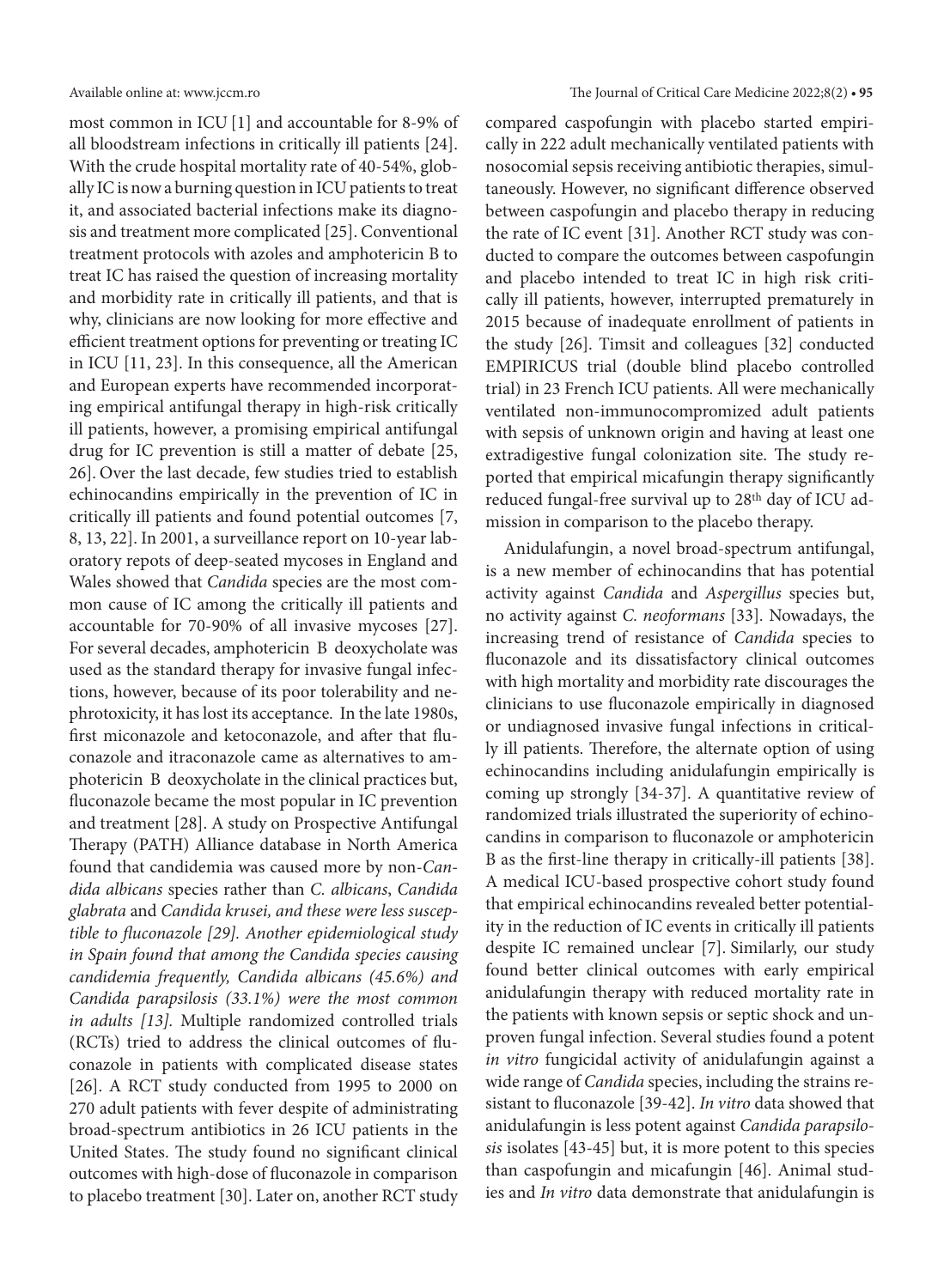active against *C. albicans* and *C. parapsilosis* biofilms [47], and exhibits post-antifungal effect (PAFE) (i.e. ongoing antifungal activity at limited exposure to an antifungal) like other members of echinocandins class [48]. An *in vitro* study reported that anidulafungin possesses PAFE for a longer period even at concentrations below its minimum inhibitory concentration (MIC) compared with fluconazole, caspofungin and amphotericin B, and in contrast, fluconazole has no PAFE effect at any of its concentration, caspofungin has a shorter PAFE period (0-2 h) and amphotericin B also exhibits a shorter duration of PAFE at levels below the MIC [49]. Exceptionally, some *Candida* isolates survive at even higher echinocandins' concentrations than MICs; this is called paradoxical growth or Eagle effect. The rate of *in vitro* paradoxical growth among those *Candida* species is lower with anidulafungin than with caspofungin and micafungin, and the actual mechanism is still unknown [50, 51].

Pulmonary infections with *Candida* species in critically ill patients are associated with high rate of mortality [52]. Multiple studies demonstrated successful treatment of CP with anidulafungin alone<sup>52</sup> and also in combination with intravenous voriconazole [51, 52], and maintained adequate concentration of anidulafungin in alveolar macrophages with excellent bronchopulmonary penetration ability [53]. *Candida* UTI and candidemia are also frequent in ICU patients with high rate of mortality and morbidity [1, 5]. Candidemia is accountable for 5.6 to 10% of nosocomial bloodstream infections [55-57], and studies found that anidulafungin exhibits superior clinical outcomes than fluconazole in the treatment of bloodstream infections caused by *Candida* strains susceptible or resistant to fluconazole [33, 58, 59]. In this study, *Candida* pneumonia was relatively higher than *Candida* UTI and candidemia in both groups, and patients of NEAT group demonstrated higher rate of CP (22.2%) than the patients of EAT group (3.8%). In NEAT group, among the total 16 cases of CP, 11 cases were found with *Candida albicans* where 5 cases were happened with nonalbicans *Candida*. There was no evidence of candidemia in case group received anidulafungin empirically. The higher incidence rate of fungal infections (*Candida* pneumonia, *Candida* UTI and candidemia) in the patients of NEAT group (22.2%) may contributed in the increased rate of hospital mortality (19.44%) than the patients of EAT group (10.39%).

Use of broad spectrum antibiotics, steroid therapies, and immunosuppressants increases the risk of overgrowth of fungus in different parts of host body and make them virulent which results in fungal infections. Unlike bacterial infections, in-hospital secondary fungal infections are less considered by the clinicians in critically ill patients. As a result, late diagnosis delays the essential anti-fungal treatment. In this study, critically ill patients with sepsis and bacterial pneumonia received most of the aforementioned immune system modifying agents for a long-time for treating diseases which might allowed secondary opportunistic infections, such as invasive fungal infections to happen. For a confirmatory diagnosis of an invasive fungal infection without distinguishable signs and symptoms in the critically ill patients during the early hours of ICU admission is still a complicated issue for the clinicians worldwide [22]. Initiation of IC treatment based on microbial culture report is a time consumable basis of treatment, and in some cases, clinical conditions of patients are extremely deteriorated before getting the culture report in hand [58]. Study found that approximately 40%-50% of patients are admitted in ICU with candidemia and its diagnosis takes days to confirm [2, 61]. As a result, the length-of-stay in ICU and the associated treatment cost are increased [62]. This study found that empirical anidulafungin therapy potentially contributed in the overall improvement of clinical conditions of critically ill sepsis patients which ultimately resulted in increased ICU leaving rate (62.34%) of the patients of EAT group within the first 10-ICUday of ICU admission. On the other hand, patients of NEAT group with no empirical anidulafungin showed a reduced ICU leaving rate (54.17%) within the first 10-ICU-day; but after a confirmative diagnosis of IC (based on culture-sensitivity report), patients of NEAT group received anidulafungin. In comparison to fluconazole, higher clinical outcome was attributed with anidulafungin [59,63,64] with 13.9 more hospital-free days [63]. In our study, the use of early empirical anidulafungin therapy significantly reduced the rate of occurrence of IC and 30-day mortality more in the case group's patients (with higher ICU leaving rate within the first 10-ICU-day) than that in patients of control group received no empirical anidulafungin therapy (RR was 0.175, 95% CI, 0.064-0.493, *p* value <0.05).

This study had some limitations including small sample size; no advanced laboratory facility of the study setup to identify different *Candida* isolates from specimens; no treatment-cost analysis of patients with empirical anidulafungin therapy; and no analysis of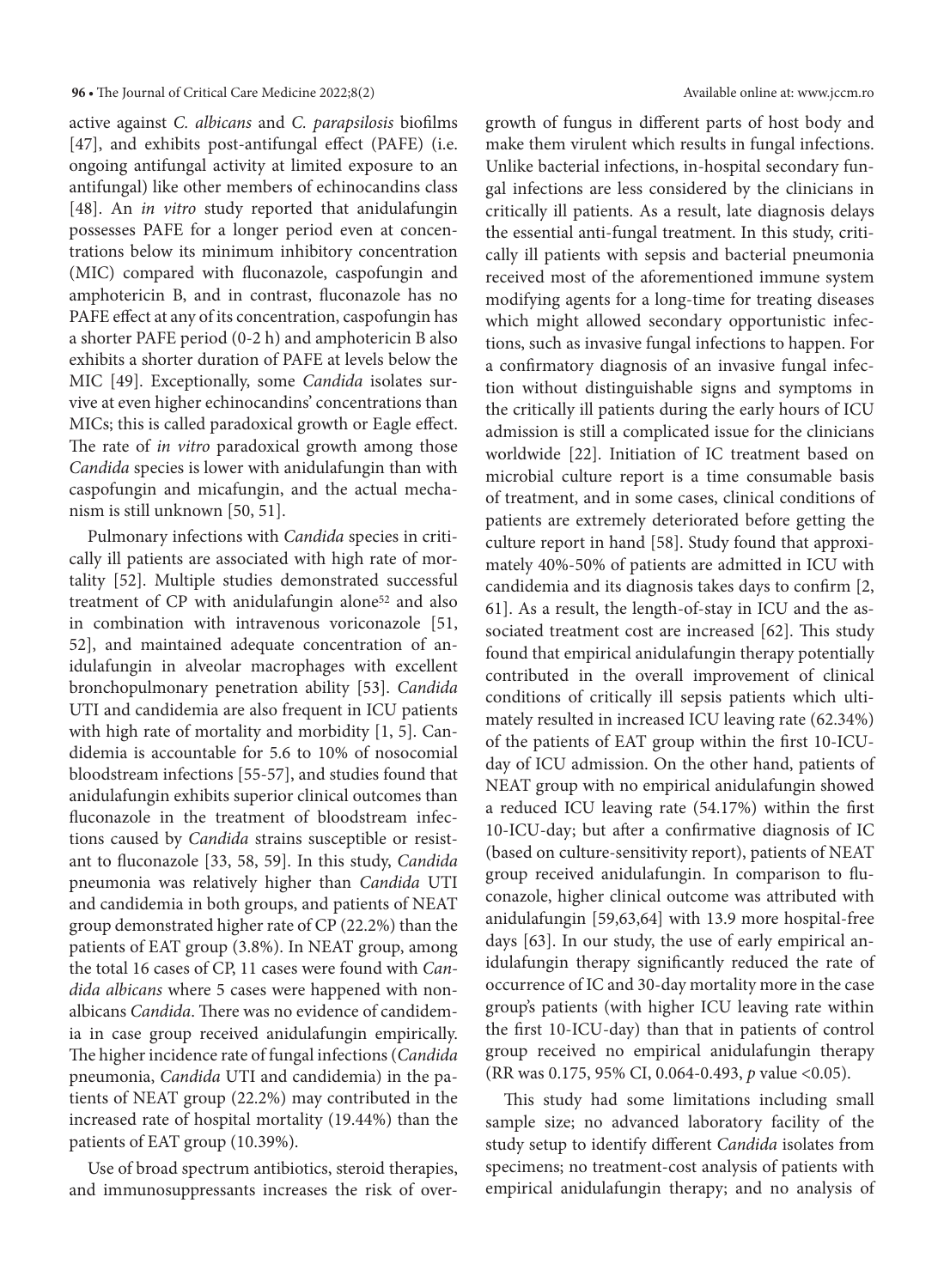hospital-free days. In future, some prospective studies with large sample size and some RTC studies are highly required to clearly determine the therapeutic-superiority of anidulafungin compared to fluconazole and amphotericin B in terms of clinical outcome, mortality rate, ICU leaving rate and cost-effectiveness of antifungal treatment in critically ill ICU patients in developed, middle-income, lower middle-income and low-income countries as well.

#### **CONCLUSION**

This study found that critically ill patients received intravenous empirical anidulafungin within 6 h of ICU admission showed low risk of invasive candidiasis during ICU stay with reduced 30-day all-cause mortality rate and higher ICU leaving rate within the first 10-ICU-day compared to patients found no empirical anidulafungin therapy.

#### **Acknowledgement**

All authors of this study are very grateful to all ICU doctors and authority of Square hospital because of their permission for this study and all kind of cooperation as well as time to time supports during the study.

#### **CONFLICTS OF INTEREST**

No conflicts of interest to declare.

#### **ETHICAL APPROVAL**

This study was conducted with the approval of the Research Ethics Committee, Square Hospitals Ltd, Dhaka, Bangladesh (REC/SHL-OR-110319) on March 26, 2019.

#### **References**

- 1. Logan C, Martin-Loeches I, Bicanic T. Invasive candidiasis in critical care: challenges and future directions. Intensive Care Med 2020;46(11):2001-14.
- 2. Lortholary O, Renaudat C, Sitbon K, Madec Y, Denoeud-Ndam L, Wolff M, et al. Worrisome trends in incidence and mortality of candidemia in intensive care units (Paris area, 2002-2010). Intensive Care Med 2014;40(9):1303-12.
- 3. Pappas PG, Kauffman CA, Andes DR, Clancy CJ, Marr KA, Ostrosky-Zeichner L, et al. Clinical practice guideline for the management of Candidiasis: 2016 update by the Infectious

#### Available online at: www.jccm.ro  $\overline{O(1)}$  **12.8 and 2022;8(2) • 97 The Journal of Critical Care Medicine 2022;8(2)** • 97

Diseases Society of America. Clin Infect Dis 2016;62(4):e1-50.

- 4. Cornely OA, Bassetti M, Calandra T, Garbino J, Kullberg BJ, Lortholary O, et al. ESCMID guideline for the diagnosis and management of Candida diseases 2012: non-neutropenic adult patients. Clin Microbiol Infect 2012;18(Suppl 7):19-37.
- 5. Leroy O, Gangneux JP, Montravers P, Mira JP, Gouin F, Sollet JP, et al. Epidemiology, management, and risk factors for death of invasive Candida infections in critical care: a multicenter, prospective, observational study in France (2005-2006). Crit Care Med 2009;37(5):1612-8.
- 6. Thomas-Rüddel DO, Schlattmann P, Pletz M, Kurzai O, Bloos F. Risk Factors for Invasive Candida Infection in Critically Ill Patients: A Systematic Review and Meta-analysis. Chest 2022;161(2):345-55.
- 7. Bruyère R, Quenot JP, Prin S, Dalle F, Vigneron C, Aho S, et al. Empirical antifungal therapy with an echinocandin in criticallyill patients: prospective evaluation of a pragmatic Candida score-based strategy in one medical ICU. BMC Infect Dis 2014;14:385.
- 8. Ciurea CN, Santini A, Mare AD, Kosovski IB, Toma F, Vintila C, Pintea-Simon IA, Man A. Candida Spp. in Lower Respiratory Tract Secretions - A Ten Years Retrospective Study. J Crit Care Med (Targu Mures) 2021;7(3):217-26.
- 9. Cui N, Wang H, Su L, Qiu H, Li R, Liu D, et al. Initial therapeutic strategy of invasive candidiasis for intensive care unit patients: a retrospective analysis from the China-SCAN study. BMC Infect Dis 2017;17(1):93.
- 10. Nucci M, Nouér SA, Esteves P, Guimarães T, Breda G, de Miranda BG, et al. Discontinuation of empirical antifungal therapy in ICU patients using 1,3-β-d-glucan. J Antimicrob Chemother 2016;71:2628-33.
- 11. Morrell M, Fraser VJ, Kollef MH. Delaying the empiric treatment of candida bloodstream infection until positive blood culture results are obtained: a potential risk factor for hospital mortality. Antimicrob Agents Chemother 2005;49:3640-5.
- 12. Hsu DI, Nguyen M, Nguyen L, Law A, Wong-Beringer A. A multicentre study to evaluate the impact of timing of caspofungin administration on outcomes of invasive candidiasis in non-immunocompromised adult patients. J Antimicrob Chemother 2010;65:1765-70.
- 13. Falces-Romero I, Romero-Gómez MP, Moreno-Ramos F, Mingorance J, García-Rodríguez J, Cendejas-Bueno E. Epidemiology of bloodstream Candida species in a Spanish tertiary care hospital as a guide for implementation of T2MR (T2CANDIDA®) for rapid diagnosis of candidemia. Med Mycol 2021;59(4):350-4.
- 14. Garey KW, Rege M, Pai MP, Mingo DE, Suda KJ, Turpin RS, et al. Time to initiation of fluconazole therapy impacts mortality in patients with candidemia: a multi-institutional study. Clin Infect Dis 2006;43:25–31.
- 15. Eggimann P, Garbino J, Pittet D. Management of Candida species infections in critically ill patients. Lancet Infect Dis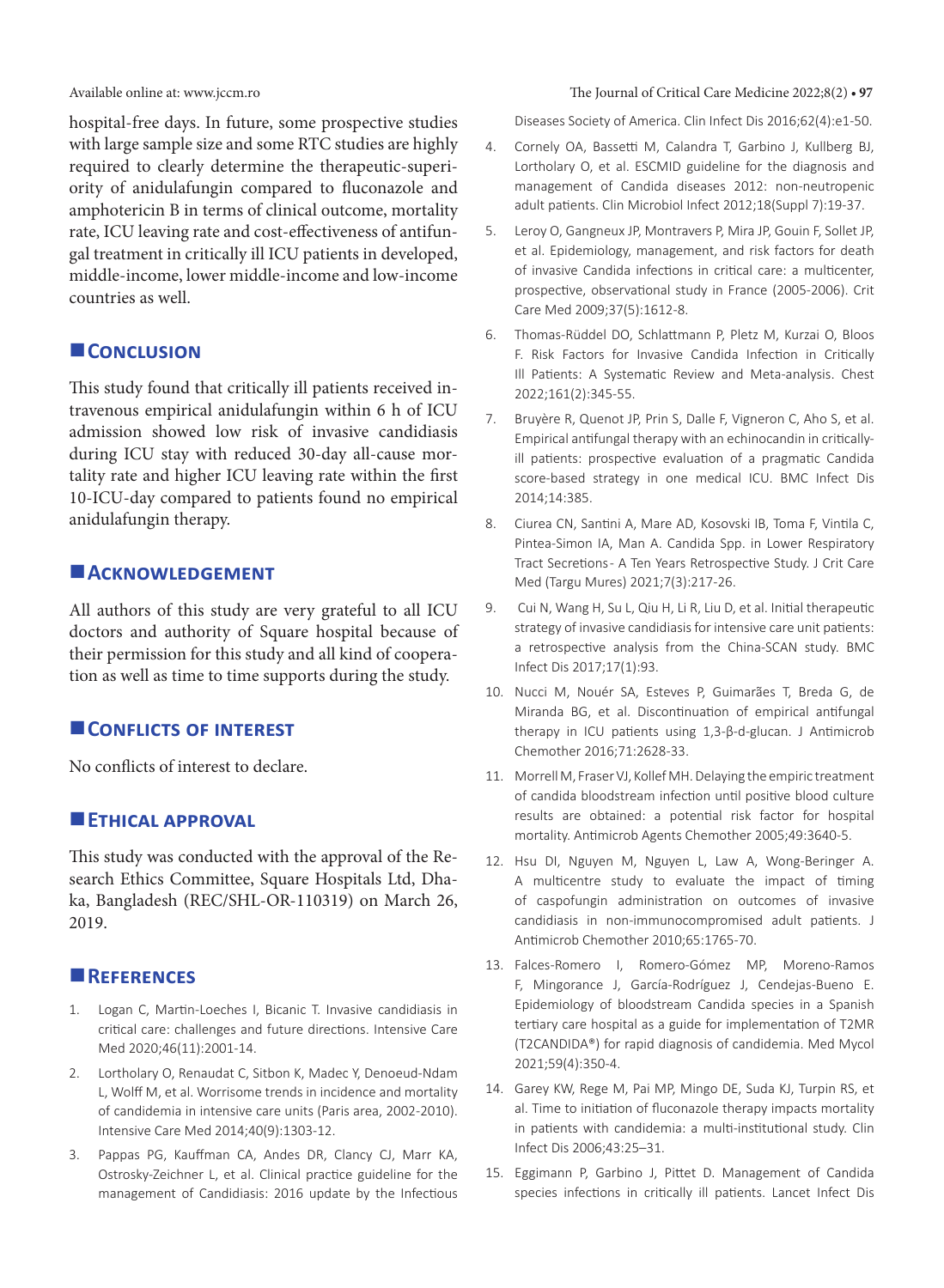#### **98 •** The Journal of Critical Care Medicine 2022;8(2) Available online at: www.jccm.ro

2003;3:772–85.

- 16. Pappas PG, Rex JH, Sobel JD, Filler SG, Dismukes WE, Walsh TJ, et al. Guidelines for treatment of candidiasis. Clin Infect Dis 2004;38:161–89.
- 17. Trick WE, Fridkin SK, Edwards JR, Hajjeh RA, Gaynes RP; National Nosocomial Infections Surveillance System Hospitals. Secular trend of hospital-acquired candidemia among intensive care unit patients in the United States during 1989- 1999. Clin Infect Dis 2002;5:627–30.
- 18. Tortorano AM, Caspani L, Rigoni AL, Biraghi E, Sicignano A, Viviani MA. Candidosis in the intensive care unit: a 20-year survey. J Hosp Infect 2004;57:8–13.
- 19. Diekema DJ, Messer SA, Brueggemann AB, Coffman SL, Doern GV, Herwaldt LA, et al. Epidemiology of candidemia: 3-year results from the emerging infections and the epidemiology of Iowa organisms study. J Clin Microbiol 2002;40:1298–302.
- 20. Hobson RP. The global epidemiology of invasive Candida infections—is the tide turning? J Hosp Infect 2003;55:159– 68;quiz 233.
- 21. Davis SL, Vazquez. Anidulafungin: an evidence-based review of its use in invasive fungal infections. Core Evid 2007;2:241–9.
- 22. Hanson KE, Pfeiffer CD, Lease ED, Balch AH, Zaas AK, Perfect JR, et al. β-D-glucan surveillance with preemptive anidulafungin for invasive candidiasis in intensive care unit patients: a randomized pilot study. PLoS One 2012;7:e42282.
- 23. Kett DH, Azoulay E, Echeverria PM, Vincent JL. Extended prevalence of infection in ICU study (EPIC II) group of investigators. Candida bloodstream infections in intensive care units: analysis of the extended prevalence of infection in intensive care unit study. Crit Care Med 2011;39:665–70.
- 24. Pfaller MA1, Diekema DJ, Jones RN, Sader HS, Fluit AC, Hollis RJ, et al. International surveillance of bloodstream infections due to Candida species: frequency of occurrence and in vitro susceptibilities to fluconazole, ravuconazole, and voriconazole of isolates collected from 1997 through 1999 in the SENTRY antimicrobial surveillance program. J Clin Microbiol 2001;39:3254–9.
- 25. Avni T, Leibovici L, Paul M. PCR diagnosis of invasive candidiasis: systematic review and meta-analysis. J Clin Microbiol 2011;49:665-70.
- 26. Moghnieh R, Kanafani ZA, Kanj SS. Antifungal use in intensive care units: another uncertainty that highlights the need for precision medicine. J Thorac Dis 2016;8:E1672-5.
- 27. Lamagni TL, Evans BG, Shigematsu M, Johnson EM. Emerging trends in the epidemiology of invasive mycoses in England and Wales (1990-9). Epidemiol Infect 2001;126:397-414.
- 28. Flückiger U, Marchetti O, Bille J, Eggimann P, Zimmerli S, Imhof A, et al. Treatment options of invasive fungal infections in adults. Swiss Med Wkly 2006;136:447-63.
- 29. Horn DL, Neofytos D, Anaissie EJ, Fishman JA, Steinbach WJ, Olyaei AJ, et al. Epidemiology and outcomes of candidemia in 2019 patients: data from the prospective antifungal therapy alliance registry. Clin Infect Dis 2009;48:1695–703.
- 30. Schuster MG, Edwards JE Jr, Sobel JD, Darouiche RO, Karchmer AW, Hadley S, et al. Empirical fluconazole versus placebo for intensive care unit patients: a randomized trial. Ann Intern Med 2008;149:83-90.
- 31. Ostrosky-Zeichner L, Shoham S, Vazquez J, Reboli A, Betts R, Barron MA, et al. MSG- 01: A randomized, double-blind, placebo-controlled trial of caspofungin prophylaxis followed by preemptive therapy for invasive candidiasis in high-risk adults in the critical care setting. Clin Infect Dis 2014;58:1219- 26.
- 32. Timsit JF, Azoulay E, Schwebel C, Charles PE, Cornet M, Souweine B, et al. Empirical micafungin treatment and survival without invasive fungal infection in adults with ICU-acquired sepsis, Candida colonization, and multiple organ failure: The EMPIRICUS randomized clinical trial. JAMA 2016;316:1555-64.
- 33. Sabol K, Gumbo T. Anidulafungin in the treatment of invasive fungal infections. Ther Clin Risk Manag 2008;4:71-8.
- 34. Concia E, Azzini AM, Conti M. Epidemiology, incidence and risk factors for invasive candidiasis in high‐risk patients. Drugs 2009;69:5-14.
- 35. Pfaller MA, Diekema DJ. Epidemiology of invasive candidiasis: a persistent public health problem. Clin Microbiol Rev 2007;20:133-163.
- 36. López-Cortés LE, Almirante B, Cuenca-Estrella M, Garnacho-Montero J, Padilla B, Puig-Asensio M, et al. Empirical and targeted therapy of candidemia with fluconazole versus echinocandins: a propensity score-derived analysis of a population-based, multicentre prospective cohort. Clin Microbiol Infect 2016;22:733.e1-8.
- 37. Pfaller MA, Diekema DJ, Rinaldi MG, Barnes R, Hu B, Veselov AV, et al. Results from the ARTEMIS DISK Global Antifungal Surveillance Study: a 6.5‐year analysis of susceptibilities of Candida and other yeast species to fluconazole and voriconazole by standardized disk diffusion testing. J Clin Microbiol 2005;43:5848-5859.
- 38. Andes DR, Safdar N, Baddley JW, Playford G, Reboli AC, Rex JH, et al. Impact of treatment strategy on outcomes in patients with candidemia and other forms of invasive candidiasis: a patient-level quantitative review of randomized trials. Clin Infect Dis 2012,54:1110-22.
- 39. Pfaller MA, Boyken L, Hollis RJ, Messer SA, Tendolkar S, Diekema DJ. In vitro activities of anidulafungin against more than 2,500 clinical isolates of Candida spp., including 315 isolates resistant to fluconazole. J Clin Microbiol 2005;43:5425-7.
- 40. Morace G, Borghi E, Iatta R, Montagna MT. Anidulafungin, a new echinocandin: in vitro activity. Drugs 2009;69:91-94.
- 41. Diekema DJ, Messer SA, Boyken LB, Hollis RJ, Kroeger J, Tendolkar S, et al. In vitro activity of seven systemically active antifungal agents against a large global collection of rare Candida species as determined by CLSI broth microdilution methods. J Clin Microbiol 2009;47:3170-7.
- 42. Cuenca‐Estrella M, Mellado E, Díaz‐Guerra TM, Monzón A, Rodríguez‐Tudela JL. Susceptibility of fluconazole‐resistant